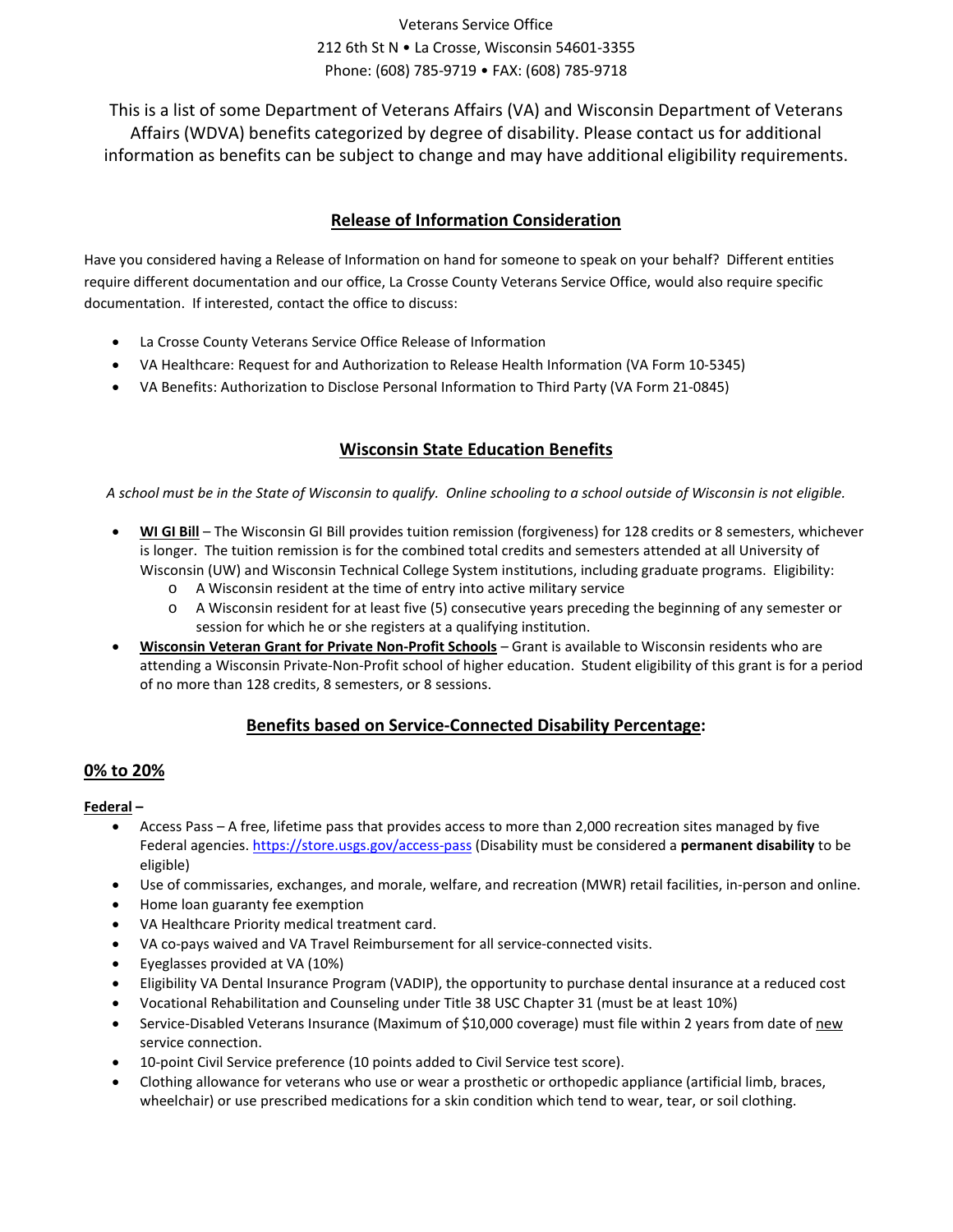- Commissaries, Exchanges, and Recreation Facilities are open for Purple Heart recipients, former POW, and designated VA primary family caregivers. The following facilities are included: Commissaries, Military service exchanges, Gulf courses, Bowling centers, Recreational lodging, RV campgrounds, Movie theaters and more.
- Temporary 100% evaluation for a service-connected disability requiring:
- Hospitalization more than 21 days; or
- Surgical treatment requiring at least one month convalescence; or
- Immobilization by a cast of one or more joints.

#### **State –**

- Civil Service 15 points for State of Wisconsin
- Disabled veteran parking license plates are available to any Wisconsin motorist who is a veteran with a **permanent disability** incurred while in active U.S. military service that limits or impairs the ability to walk. For complete rules, visit[: https://wisconsindot.gov/Pages/dmv/vehicles/dsbld-prkg/dvetplat.aspx](https://wisconsindot.gov/Pages/dmv/vehicles/dsbld-prkg/dvetplat.aspx)

### **30 % In addition to the above:**

#### **Federal –**

- Additional allowance for dependent (spouse, child(ren), dependent parent(s), stepchild(ren), full time students between ages of 18 and 23 and parent(s).
- Additional allowance for a spouse who is a patient in a nursing home or helpless or blind or so nearly helpless or blind as to require aid and attendance of another person.
- Non-competitive Federal employment.
- Special adaptive equipment may also be applied for if there is ankylosis of one or both knees or on or both hips.
- VA Travel Reimbursement mileage reimbursement when traveling for approved VA medical care.

#### **State –**

- Dependent (Spouse and / or Child(ren)) Wisconsin GI Bill remits (forgives) full tuition and segregated fees for eligible (see WI GI Bill above on determination of Eligibility) dependents for up to eight semesters or 128 credits, whichever is greater, at any University of Wisconsin System or Wisconsin Technical College System school.
- Dependent (Spouse and / or Child(ren)) Wisconsin Veteran Grant for Private Non-Profit Schools is available to Wisconsin dependents residents who are attending a Wisconsin Private-Non-Profit school of higher education. Student eligibility of this grant is for a period of no more than 128 credits, 8 semesters, or 8 sessions.

### **40% In addition to the above:**

#### **Federal –**

• Automobile grant and/or special adaptive equipment for an automobile provided there is loss or permanent loss of use of one or both, loss or permanent loss of use of one or both hands or permanent impaired vision of both eyes with central visual acuity of 20/200 or less in better eye.

#### **State –**

• None

### **50% In addition to the above:**

## **Federal –**

- VA medical outpatient treatment for any condition except dental.
- Hospital care and medical services in non-VA facilities under a pre-authorized fee basis agreement.
- Concurrent Retirement and Disability Pay (CRDP) is a Department of Defense (DoD) program that allows some individuals to receive both military retired pay and VA disability compensation.

#### **State –**

• Disabled Veterans Recreation Card entitles the veteran to a fishing license, small game license, and a park admission sticker for \$7.00.